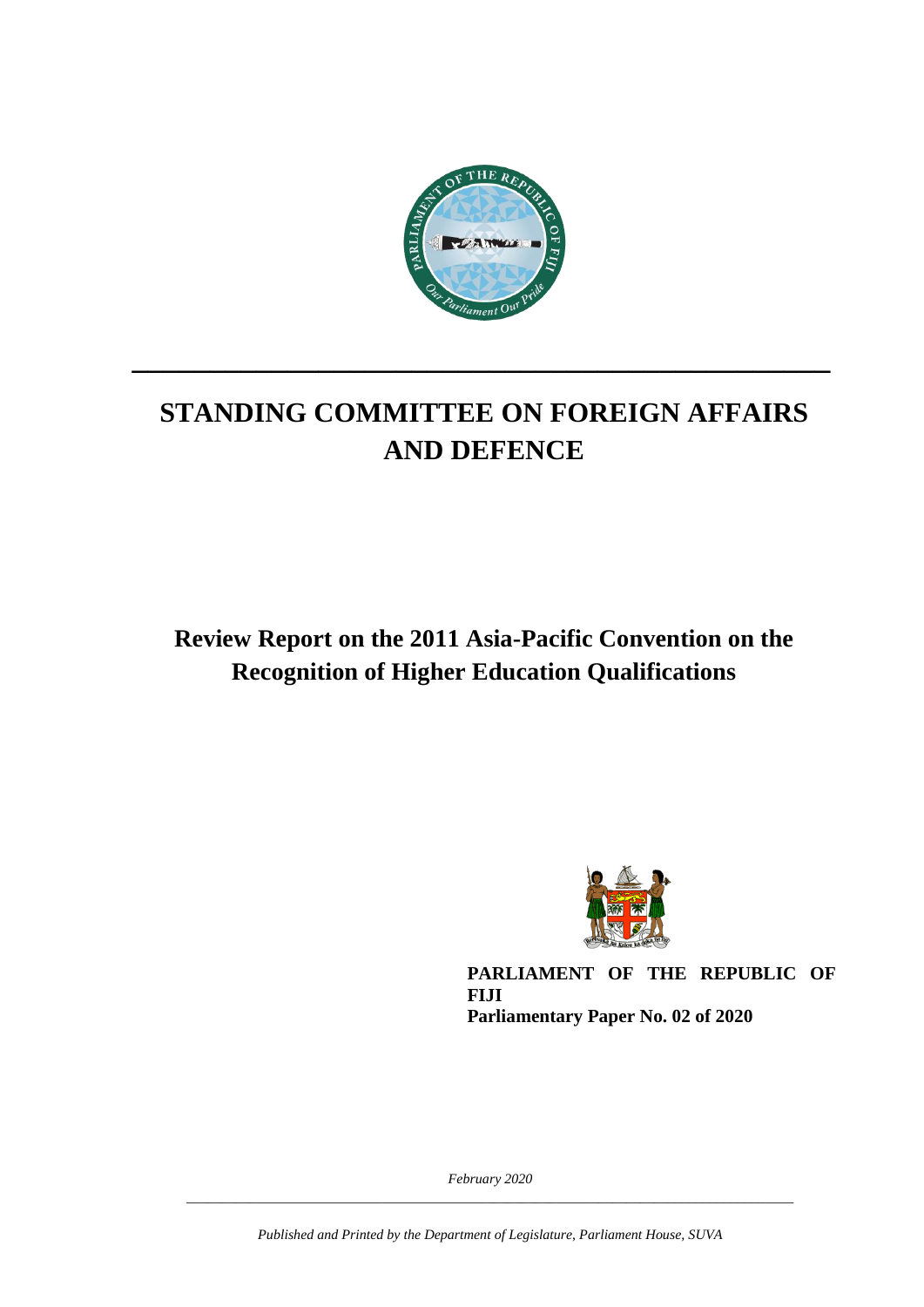#### **Table of Contents**

 $\overline{2}$ 

| 1.0 |  |
|-----|--|
| 1.1 |  |
| 1.2 |  |
| 1.3 |  |
| 2.0 |  |
| 2.1 |  |
| 2.2 |  |
| 3.0 |  |
| 4.0 |  |
| 5.0 |  |
| 6.0 |  |
| 6.1 |  |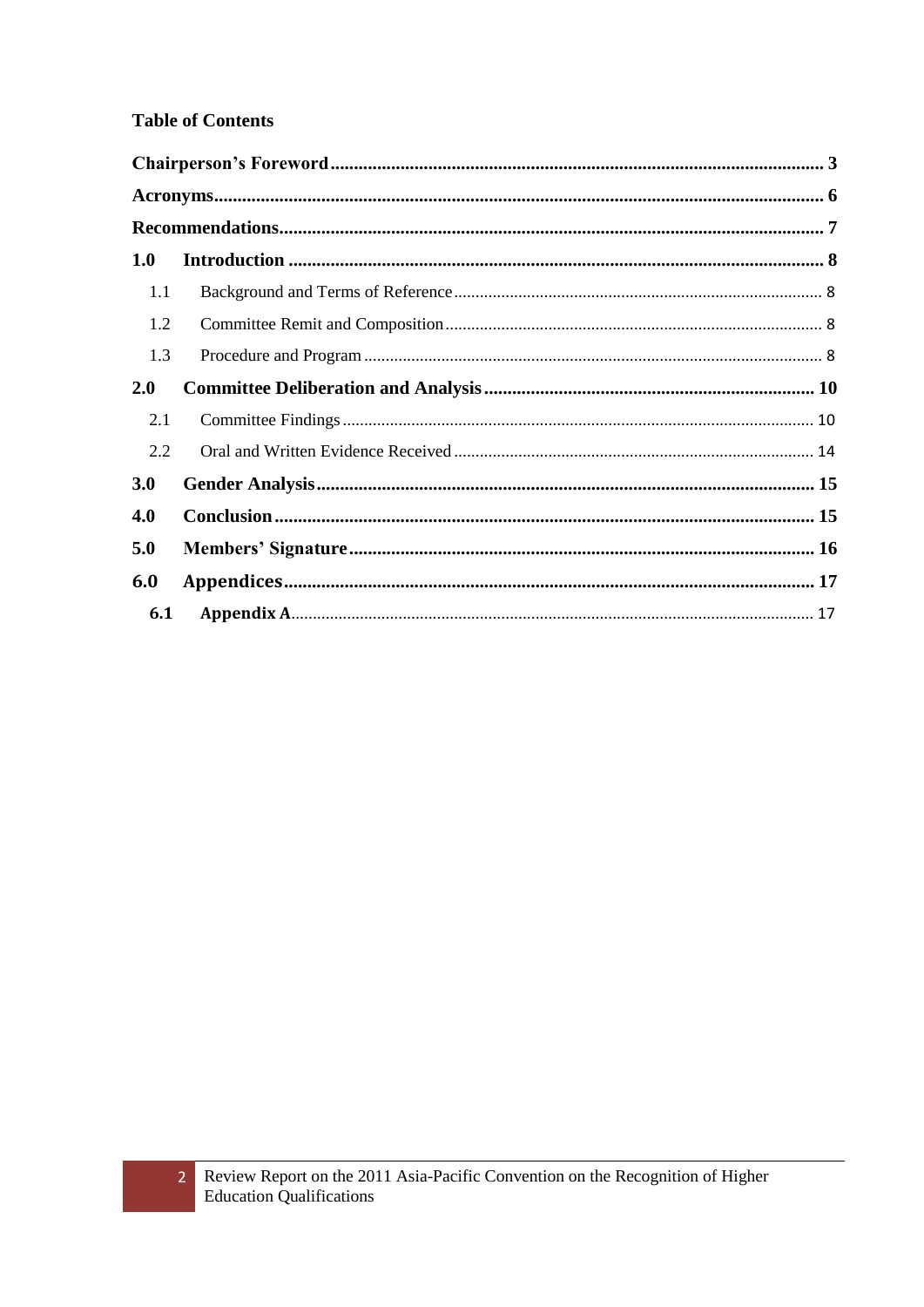## <span id="page-2-0"></span>**Chairperson's Foreword**

I am pleased to present the 2011 Asia-Pacific Convention on the Recognition of Higher Education Qualifications.

#### **The Standing Committee is established under Section 109 (2) (e) of the Standing Orders (SO) of the Parliament of the Republic of Fiji.**

The purpose of the review was to scrutinise the 2011 Asia-Pacific Convention on the Recognition of Higher Education Qualifications. Parliament had referred the above Convention to the Standing Committee on Foreign Affairs and Defence at its sitting on 28th November 2019.

The Committee when reviewing the treaty, heard oral submissions, received written submissions as well as holding public consultations in Suva and Lautoka. Those heard and consulted included:

- Fiji Higher Education Commission (FHEC)
- The University of the South Pacific (USP)
- Professor Shaista Shameem
- Office of the Solicitor General
- Ministry of Foreign Affairs

Although invitations for submissions were directed to Ministry of Education, Heritage and Arts (MEHA), Fiji National University (FNU) and University of Fiji (UOF), the Committee did not receive responses.

The emphasis on quality higher education is of growing importance given the emerging challenges from the rapid expansion of higher education systems, as well as the substantial increase in cross-border mobility of students in the past two decades, both of which are key issues in Asia and the Pacific.

Based on recent studies by the United Nations Educational, Scientific and Cultural Organisation's (UNESCO), Institute for Statistics (UIS), the East Asia and the Pacific region influences global trends in student migration. The region supplies the most international students, representing 28% of the global total.

To support cross-border mobility of students and to ensure access to quality education, UNESCO initiated six regional conventions on the recognition of higher education qualifications, including the Asia-Pacific Regional Convention, which was first adopted in Bangkok, Thailand in 1983. To date, there are 21 State Parties to the 1983 Bangkok Convention.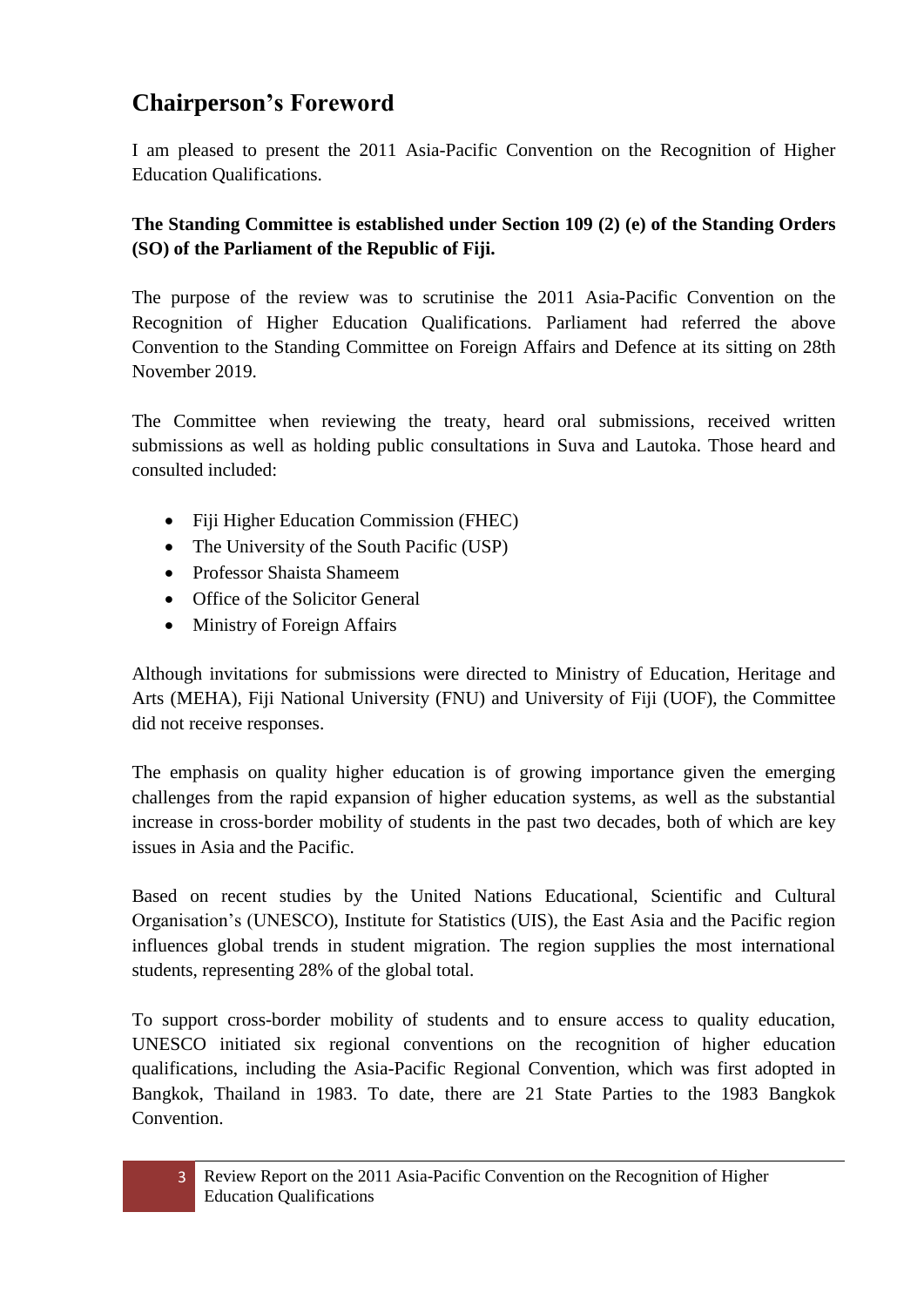In view of new developments shaping higher education such as the massification of higher education, the increasing use of Information and Communications Technology (ICT), and the diversification of higher education providers, the Asia-Pacific Regional Convention expedited a process that led to the adoption of a new convention in Tokyo, Japan in 2011 which is now known as the 2011 Asia-Pacific Convention on the Recognition of Higher Education Qualifications (Convention).

The Convention is an enabler which ensures that studies, diplomas and degrees in its member countries are recognised as widely as possible, considering the great diversity of education systems in the Asia-Pacific region and the richness of its cultural, social, political, religious and economic backgrounds.

The Committee believes that Fiji has put in place some of the requirements of the Convention. The Fiji Higher Education Commission (FHEC) is ready to be Fiji's National Information Centre (NIC) as required under the Tokyo Convention. The centre acts as the single point of contact for providing information on qualifications and higher education systems. The main roles of the NIC are to:

- 1. Provide information on the recognition of foreign diplomas, degrees and other qualifications;
- 2. Provide information on the education systems in foreign countries and NIC's own country; and
- 3. Provide information on the opportunities for studying abroad, including information on loans and scholarships and advice on mobility and equivalence.

However, the FHEC structure and resources need to be strengthened immediately to meet the requirements of the Convention:

- 1. Budget constraints (reduction in Government budget for the current financial year of approximately \$800,000).
- 2. Confirmation of leadership roles with substantive appointments.
- 3. Review of the Higher Education Act 2008.
- 4. In-service training in Education and the importance of *Train the Trainer* programs.

The Committee recommends that Fiji ratifies the 2011 Asia-Pacific Convention on the Recognition of Higher Education Qualifications.

The Committee commends the contributions by stakeholders that assisted in the preparation of this report.

I take this opportunity to also thank members of my Committee for compiling this bipartisan report.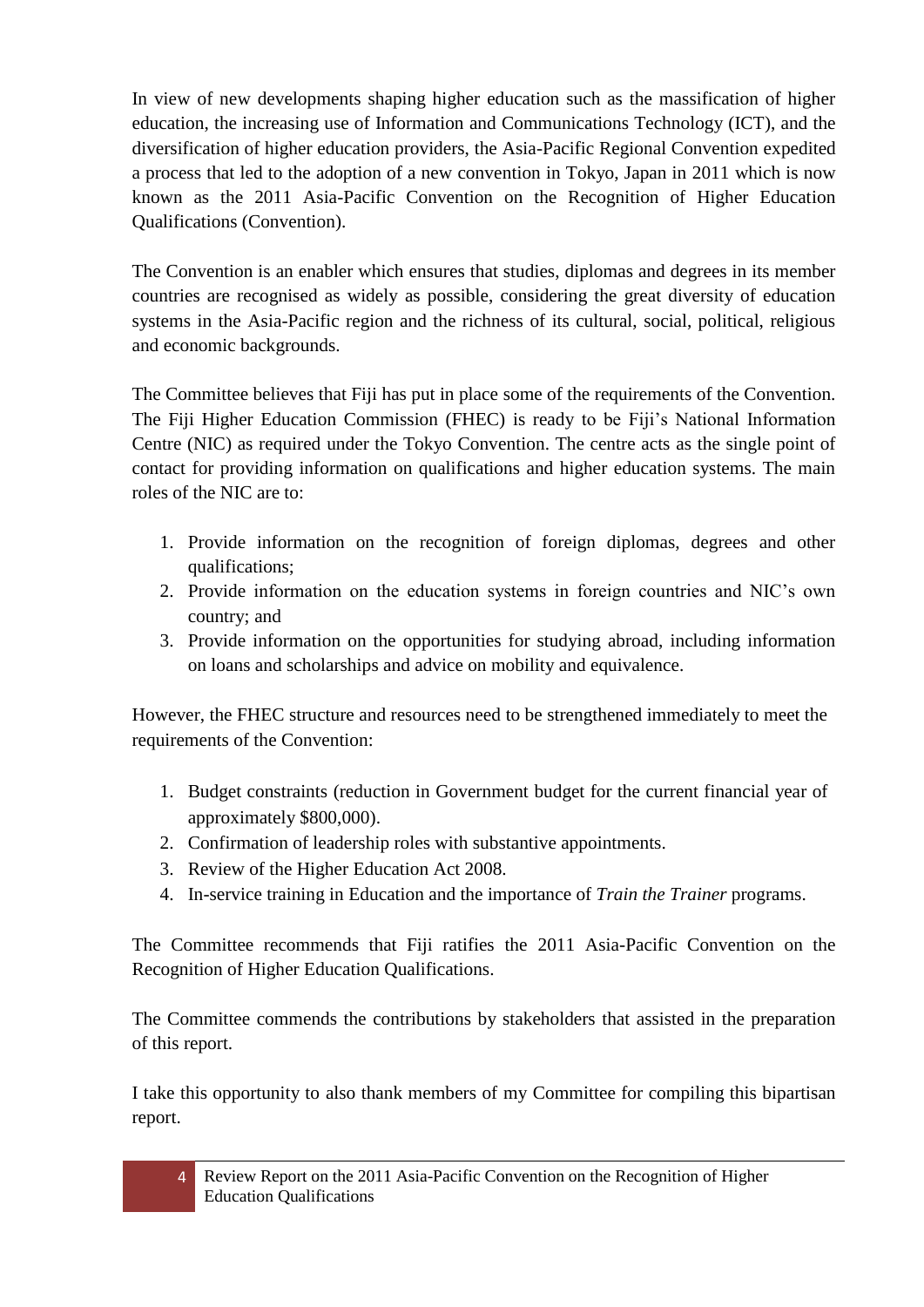On behalf of the Standing Committee on Foreign Affairs and Defence, I submit this report to the Parliament.

House

\_\_\_\_\_\_\_\_\_\_\_\_\_\_\_\_\_\_\_\_\_

**Hon. Alexander O'Connor Chairperson**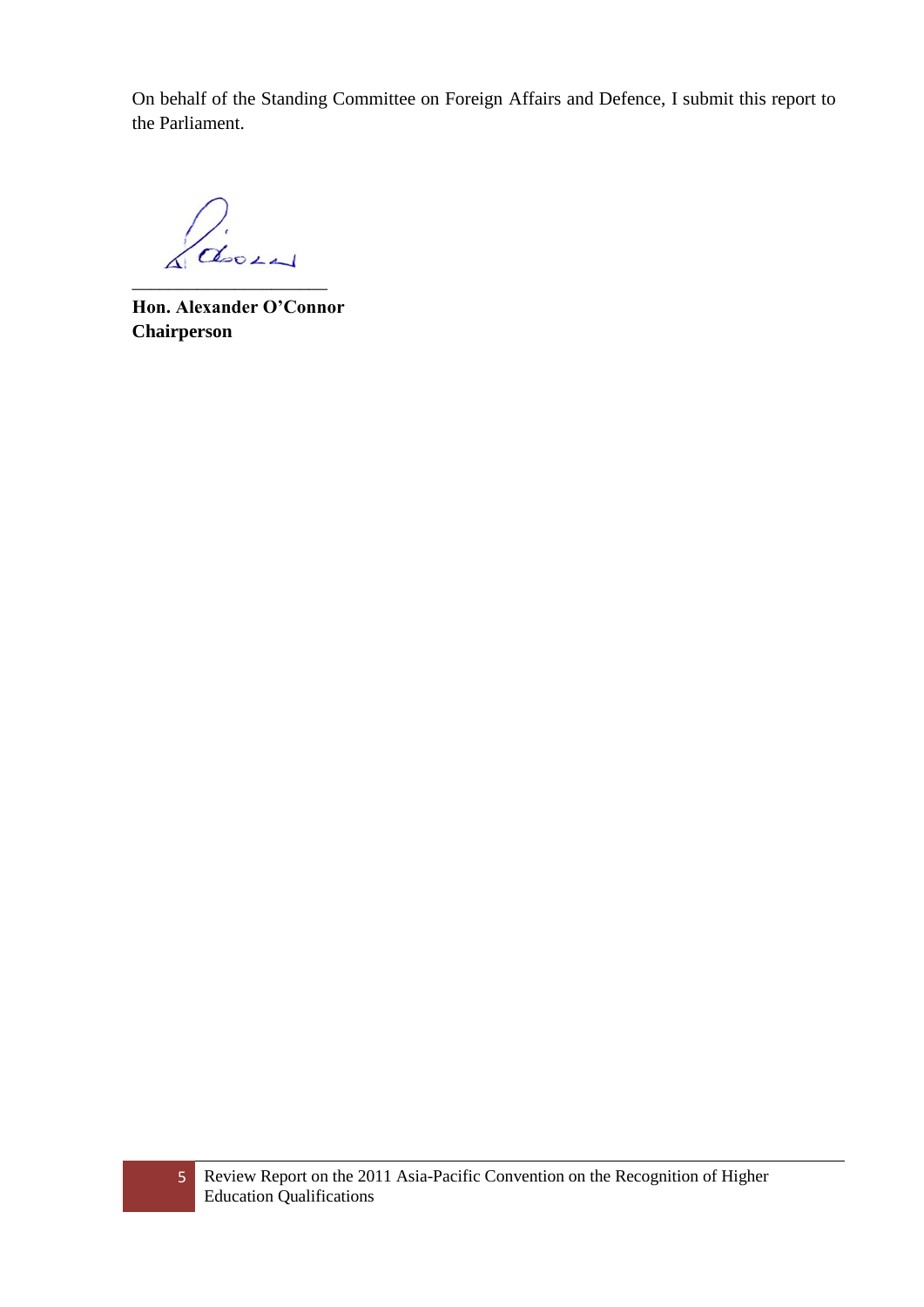# <span id="page-5-0"></span>**Acronyms**

| <b>FHEC</b>   | <b>Fiji Higher Education Commission</b>                          |
|---------------|------------------------------------------------------------------|
| <b>FQF</b>    | <b>Fiji Qualifications Framework</b>                             |
| <b>NIC</b>    | <b>National Information Centre</b>                               |
| <b>SDGs</b>   | <b>Sustainable Development Goals</b>                             |
| <b>SO</b>     | <b>Standing Orders</b>                                           |
| <b>UIS</b>    | <b>UNESCO</b> Institute for Statistics                           |
| <b>UNESCO</b> | United Nations Educational, Scientific and Cultural Organisation |
| <b>USP</b>    | The University of the South Pacific                              |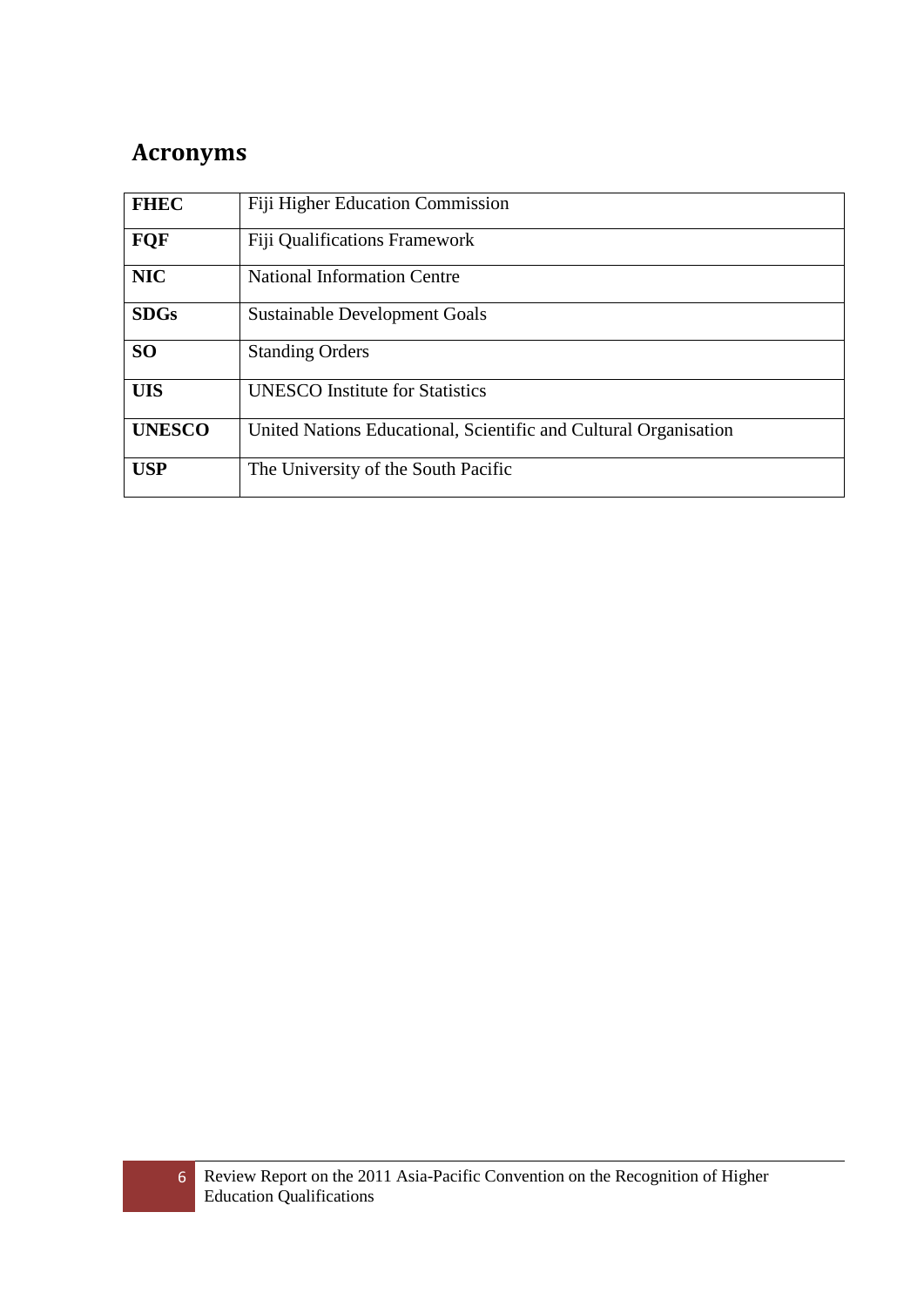### <span id="page-6-0"></span>**Recommendations**

The Committee recommends the following:

- 1. Fiji accedes to the Convention and adopts without reservation.
- 2. That Government reviews the Higher Education Act 2008.
- 3. That the organization be provided adequate resources to support the implementation of the Convention.
- 4. That leadership positions within the organization be confirmed with substantive appointments.
- 5. That in-service training in Education and the *Train the Trainer* programs be reintroduced.
- 6. That country wide consultations be carried out to analyse the Education sector, including Early Childhood education.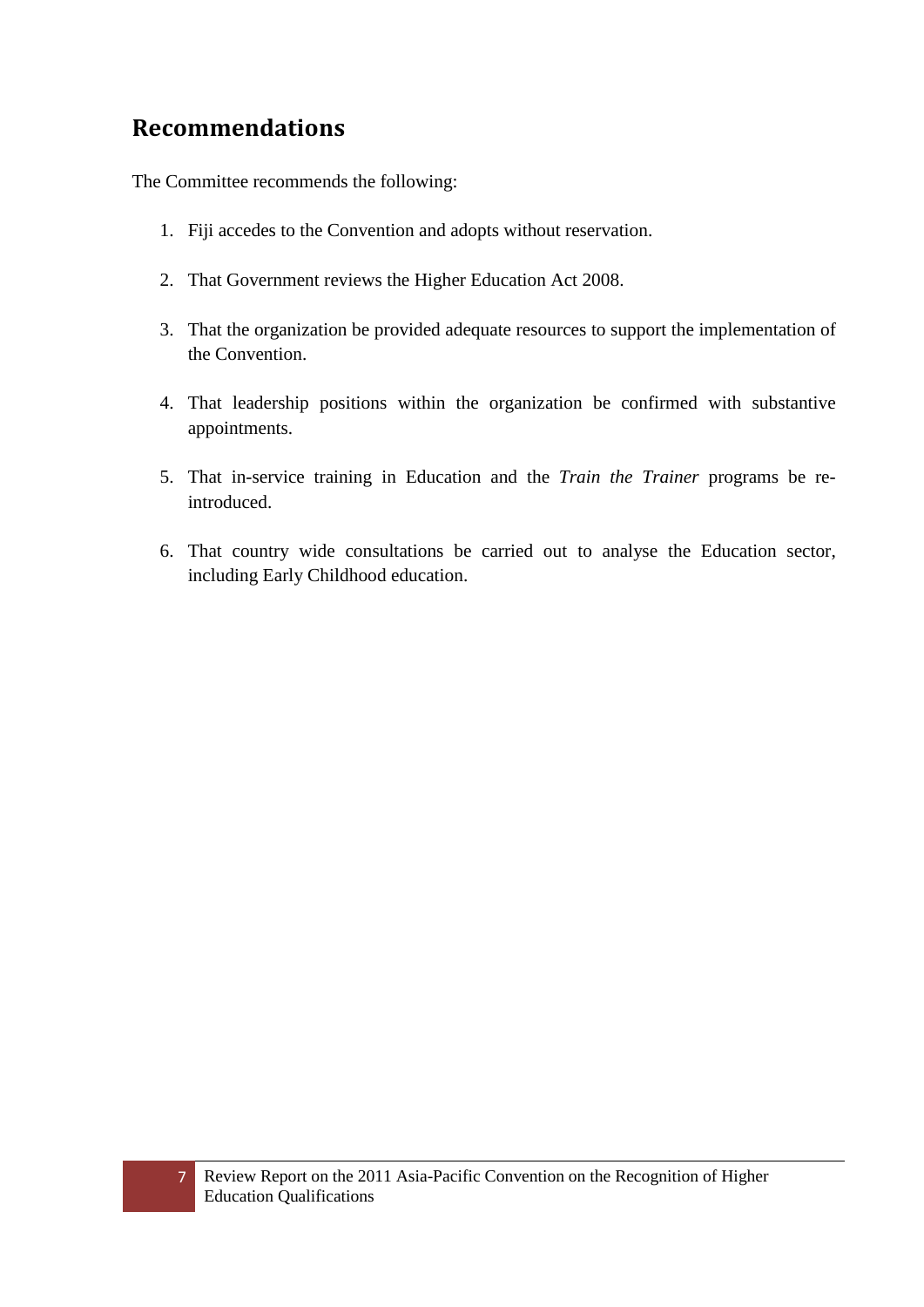### <span id="page-7-0"></span>**1.0 Introduction**

#### <span id="page-7-1"></span>**1.1 Background and Terms of Reference**

The Committee reviewed the 2011 Asia-Pacific Convention on the Recognition of Higher Education Qualifications in its first meeting on Tuesday  $14<sup>th</sup>$  January 2020.

On 15<sup>th</sup> January 2020 stakeholders made submissions on the above Treaty in the Parliament precinct in Suva.

The emphasis on quality higher education is of growing importance given the emerging challenges from the rapid expansion of higher education systems, as well as the substantial increase in cross-border mobility of students in the past two decades, both of which are key issues in Asia and the Pacific.

The Report is divided into three parts:

- I. **Part One** focuses on the Committee recommendations
- II. **Part Two** covers the Findings of the report to Parliament
- III. **Part Three** -covers the Conclusion

#### <span id="page-7-2"></span>**1.2 Committee Remit and Composition**

Pursuant to Standing Orders 109(2) (e) that the Standing Committee on Foreign Affairs and Defence is mandated to look into matters related to Fiji's relations with other countries, development aid, foreign direct investment, oversight of the military and relations with multilateral organisation.

The members of the Standing Committee on Foreign Affairs and Defence are as follows:

- 1.2.1 Hon. Alexander O'Connor Chairperson
- 1.2.2 Hon. Dr. Salik Govind Deputy Chairperson
- 1.2.3 Hon. Selai Adimaitoga Member
- 1.2.4 Hon. Anare Jale Member
- 1.2.5 Hon. Lenora Qereqeretabua –Alternate Member

#### <span id="page-7-3"></span>**1.3 Procedure and Program**

The Standing Committee on Foreign Affairs and Defence commenced its deliberation on the 15<sup>th</sup> January 2020 and received written and oral submissions from the following stakeholders:

- Fiji Higher Education Commission (FHEC)
- The University of the South Pacific (USP)
- Office of the Solicitor General
- Professor Shaista Shameem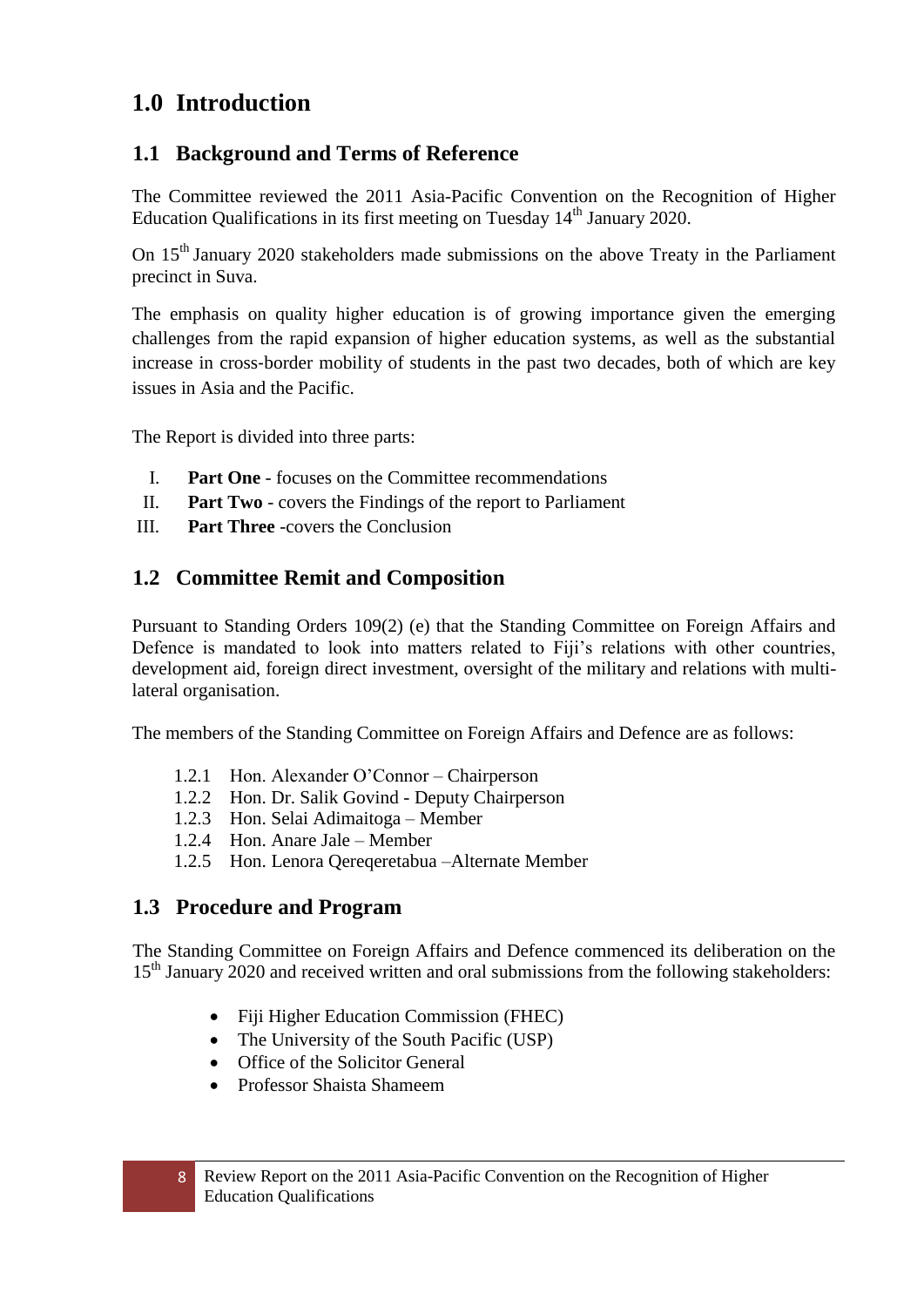Although invitations for submissions were directed to Ministry of Education, Heritage and Arts (MEHA), Fiji National University (FNU) and University of Fiji (UOF), the Committee did not receive responses.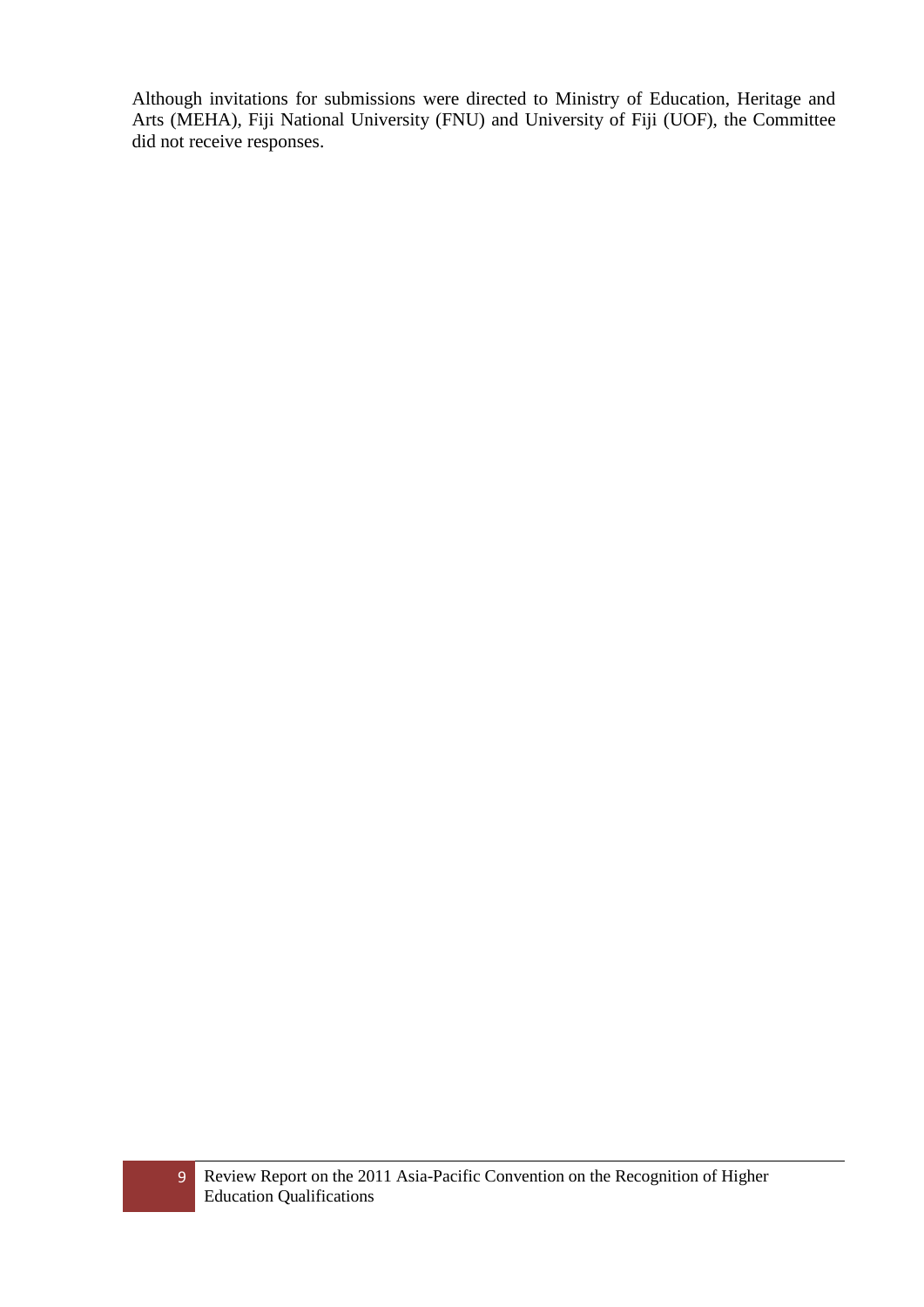# <span id="page-9-0"></span>**2.0 Committee Deliberation and Analysis**

### <span id="page-9-1"></span>**2.1 Committee Findings**

The Committee's findings are outlined below:

- 1. All submitters agreed that Fiji signs and ratifies the Convention.
- 2. The Convention allows all signatories to respect each other's higher education framework despite the diversity that exists in the Asia Pacific region. This goes to transferability and thus employability of our graduates in the region.
- 3. The Convention allows Fiji to collaboratively support better quality in higher education. This allows the up-skilling not just of the individuals but also of states to which knowledge is transferred.
- 4. The Convention allows standardising of assessment of qualifications and this, in turn, introduces an element of common educational understanding among the parties in terms of the criteria to be used for measurement which is non-discriminatory and therefore reliable.
- 5. The Accreditation of qualifications also allows parties to impose additional requirements suitable for their unique circumstances. This is important in the Fiji context. The presumption that accreditation of our qualifications elsewhere to meet certain criteria, applies across the board for all state parties to the Convention.
- 6. Fiji's international obligations towards refugees and internally displaced peoples is reflected in section 7 in case a qualification that is stated by a person in that position cannot be proven. Fiji has not opened her doors to refugees in any significant numbers as yet, but the principle expressed in this clause is important.
- 7. The right to information is covered by section 8 of the Article of the Convention and is well represented in the Fijian sense by the Fiji Higher Education Commission and the Ministry of Education which now have the relevant database and a rigorous approach to standardisation of the recording forms through their Fiji Qualifications Framework (FQF).
- 8. That country wide consultations be carried out to analyse the Education sector including Early Childhood education.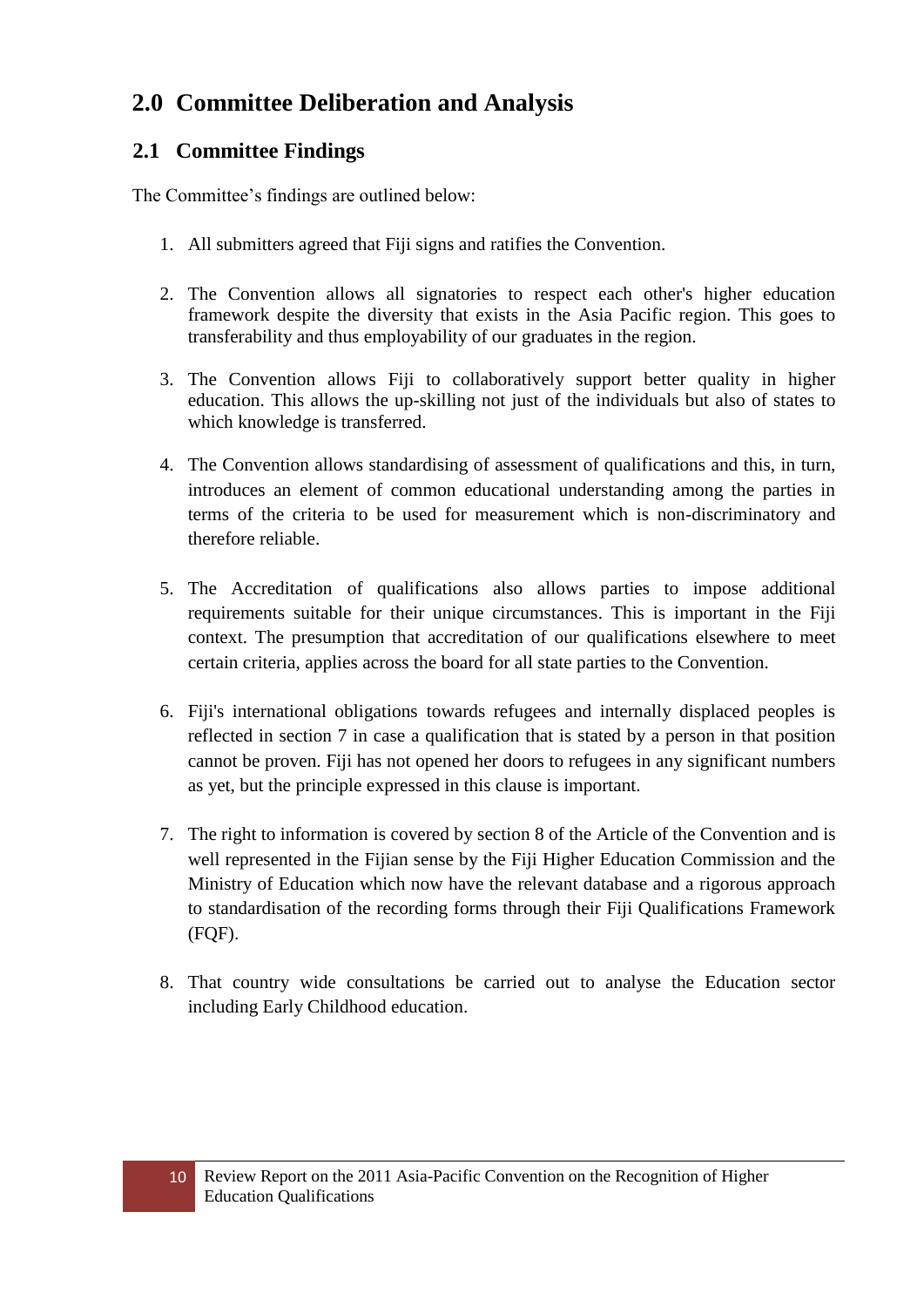#### **Benefits of Accession**

- 1. The Convention is an enabler which ensures that studies, in its member countries are recognised as widely as possible, considering the great diversity of education systems in the Asia-Pacific region and the richness of its cultural, social, political, religious and economic backgrounds.
- 2. Provides a platform for recognition of qualifications with major countries in the Asia-Pacific. Recognition of qualifications would support the labour mobility of Fijians.
- 3. It builds the "respect and trust" with other developed countries of FHEC and Fiji's higher education sector by proving confidence in our performance, our capability and capacity.
- 4. Provides greater opportunities for our Fijian students to transfer their qualifications overseas (learner mobility), but also opportunities for Fiji to increase International student opportunities; which would be an economic incentive for Fiji.
- 5. Increasing employment and educational opportunities for the people of Fiji within the Asia-Pacific region and beyond. This is facilitated by the recognition of studies and qualifications of both students and workers across institutions and countries.
- 6. Facilitating cooperation internationally and within the Asia-Pacific region for the recognition of qualifications and studies.
- 7. Greater international student mobility for the people of Fiji. This is facilitated by a transparent, coherent and reliable recognition procedure for higher education qualifications and even partial studies.
- 8. Recognition of higher education qualifications improves the effectiveness of the international student gateway to international labour markets. The remittances earned would support our country's economic development.
- 9. It also aids the distribution of higher education provision, something which is highly beneficial for UNESCO Asia-Pacific Member States which lack the capacity to absorb demand for higher education.
- 10. In ratifying the Convention, Fiji will also be embracing Sustainable Development Goal Four (SDG4), calling for all countries to "ensure inclusive and equitable quality education and promote lifelong learning opportunities for all." Given its role in promoting lifelong learning, higher education was given a prominent role to ensure equal access for all women and men to affordable and quality education, including university.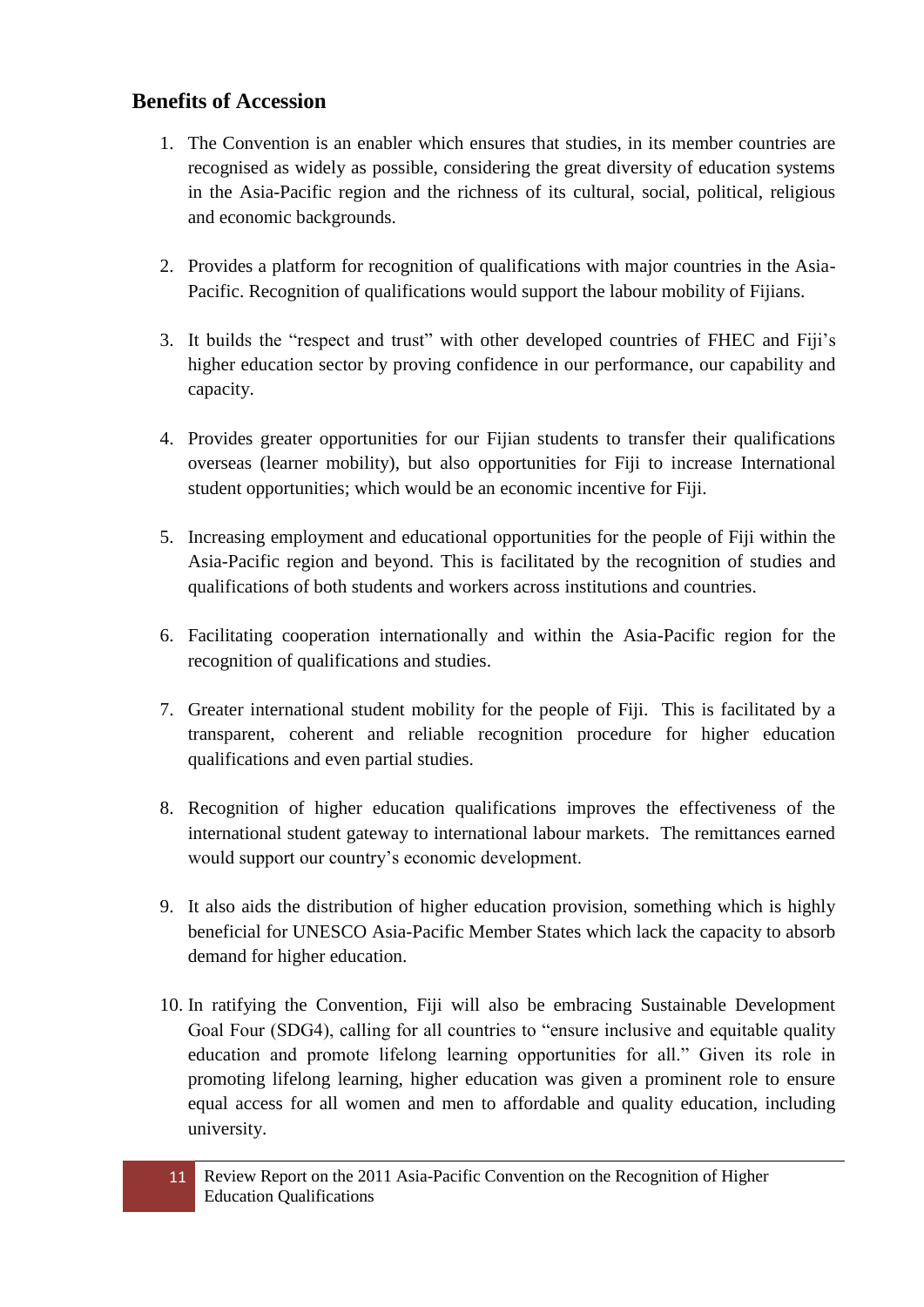- 11. The cross-border recognition of qualifications can be expected to raise the capability of the nation in the production of goods and services. This in turn, will grow the economy, as well as lead to increased competitiveness and productivity that will allow Fiji to better compete in global markets.
- 12. Facilitates greater international understanding and supports peace-building efforts regionally and globally.
- 13. Fiji will gain recognition on an international platform as a founding member state of the Convention.
- 14. The new Convention, if ratified and implemented, will help to alleviate problems including institutional weaknesses and the lack of democratic engagement will effectively contribute to the public well-being.

#### **Impact of the Convention**

Quite apart from adhering to Fiji's obligations pursuant to the SDGs, which emphasize lifelong learning as well as gender-neutral access to affordable education overall, the impact of ratifying the Convention for improvement of our educational landscape will be felt immediately. As always, Fiji will be taking the leadership role by ratification and her people will be able to take advantage of jobs and qualifications in the region suitable to their career preferences.

However, there is more to ratifying the Convention and the process of compliance than merely joining the internationally benchmarked family. Importantly, the Convention provides us with a unique opportunity to Fiji to review our education system, particularly in terms of whether we meet the requirements necessary for a robust educational profile for future generations and for those who wish to pursue life-long learning as adults.

#### **Requirements for Implementation**

- 1. Have a formal recognition authority (FHEC) to implement the requirements under the Convention;
- 2. Setting up of a National Information Centre (NIC) which we now have under the FHEC;
- 3. Have systems and processes to assess and recognise partial and completed foreign qualifications;
- 4. Make all reasonable efforts to recognise qualifications held by refugees, displaced persons and persons in refugee-like situations;
	- 12 Review Report on the 2011 Asia-Pacific Convention on the Recognition of Higher Education Qualifications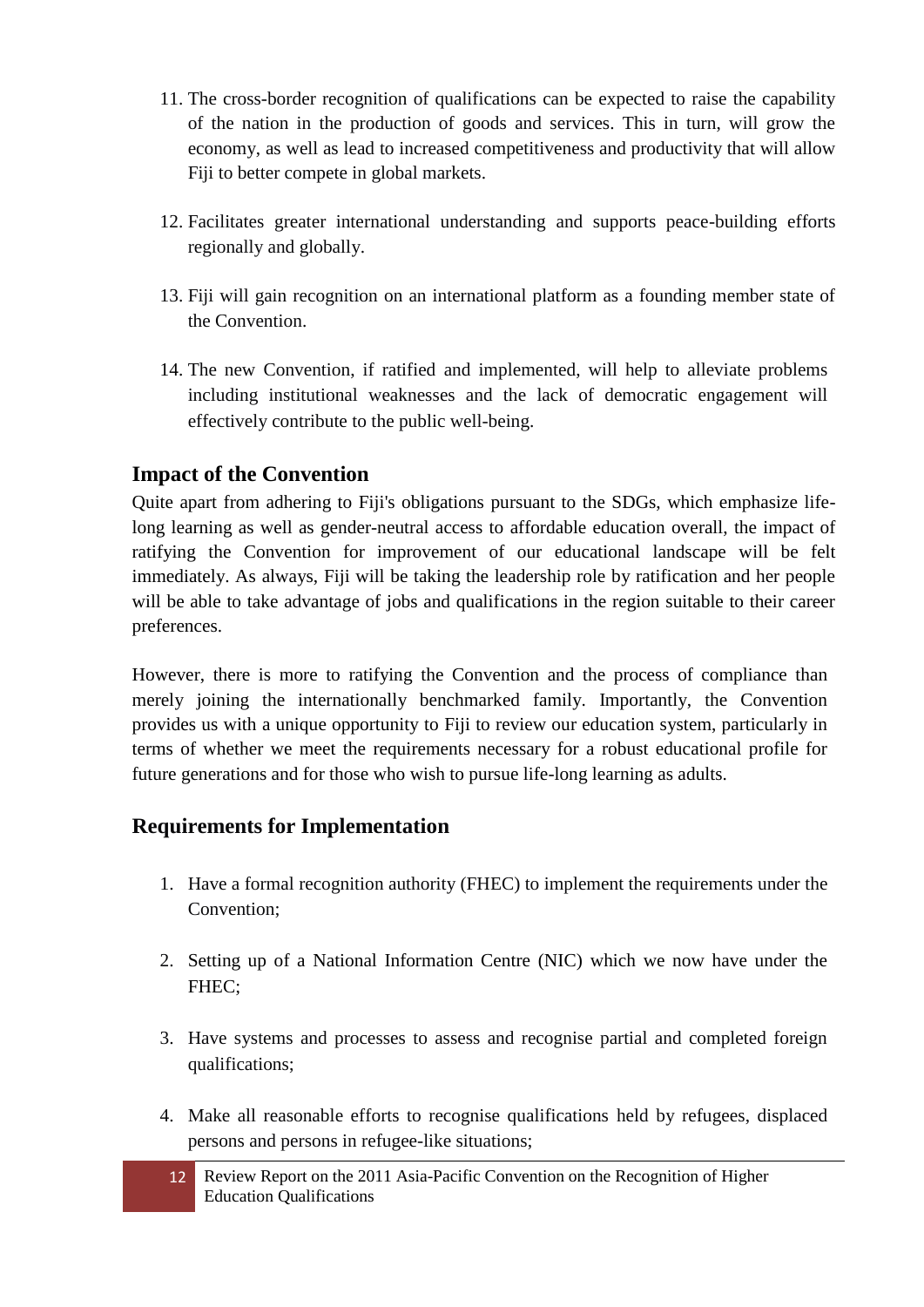### **Challenges**

- Budget constraints
- Delay in the confirmation of senior appointments
- Retention policies to mitigate the brain drain.
- Review of the Higher Education Act 2008.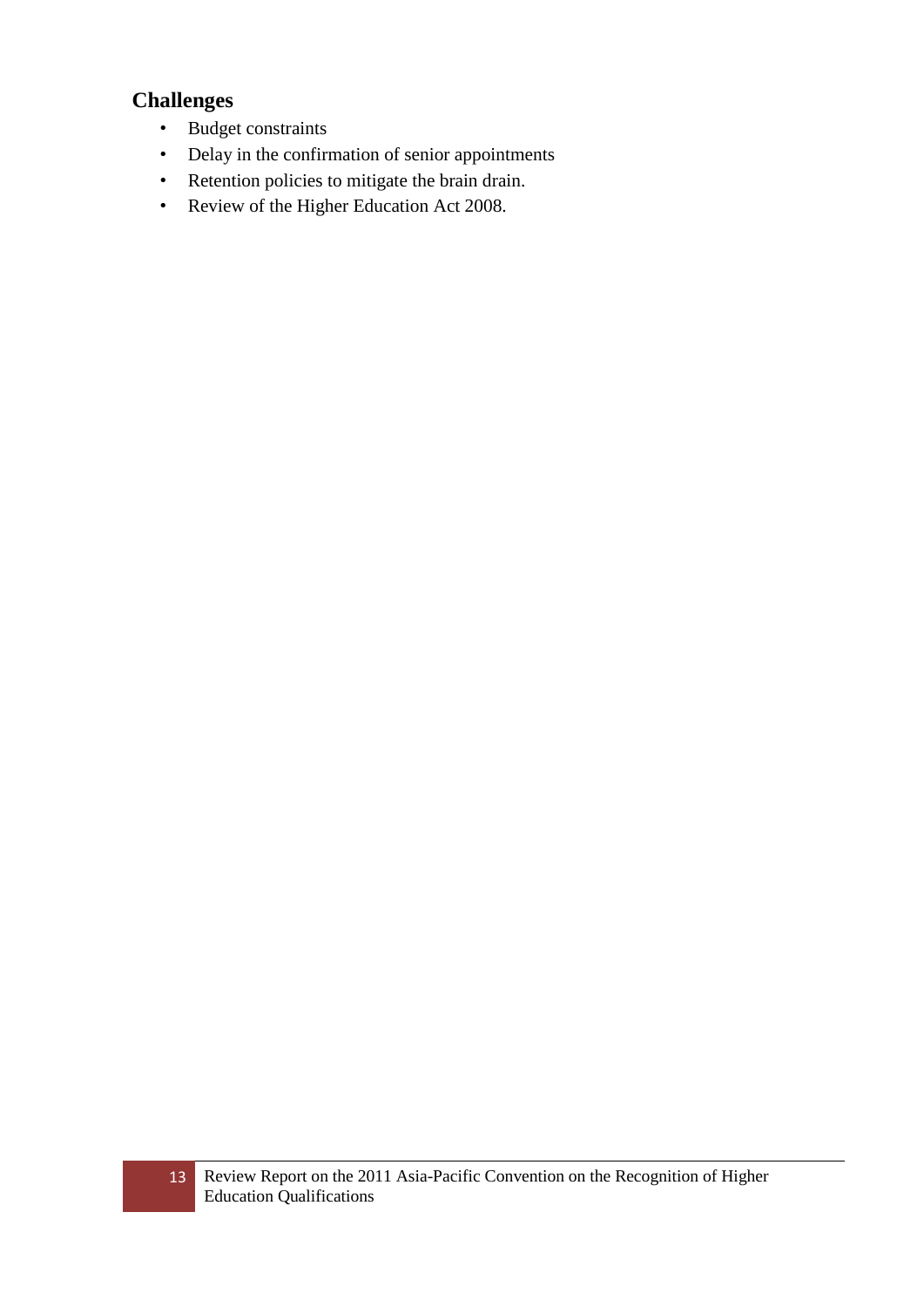### <span id="page-13-0"></span>**2.2 Oral and Written Evidence Received**

The Committee received oral and written submissions from stakeholders and the public as listed on page 3 of this report and in *Appendix A*.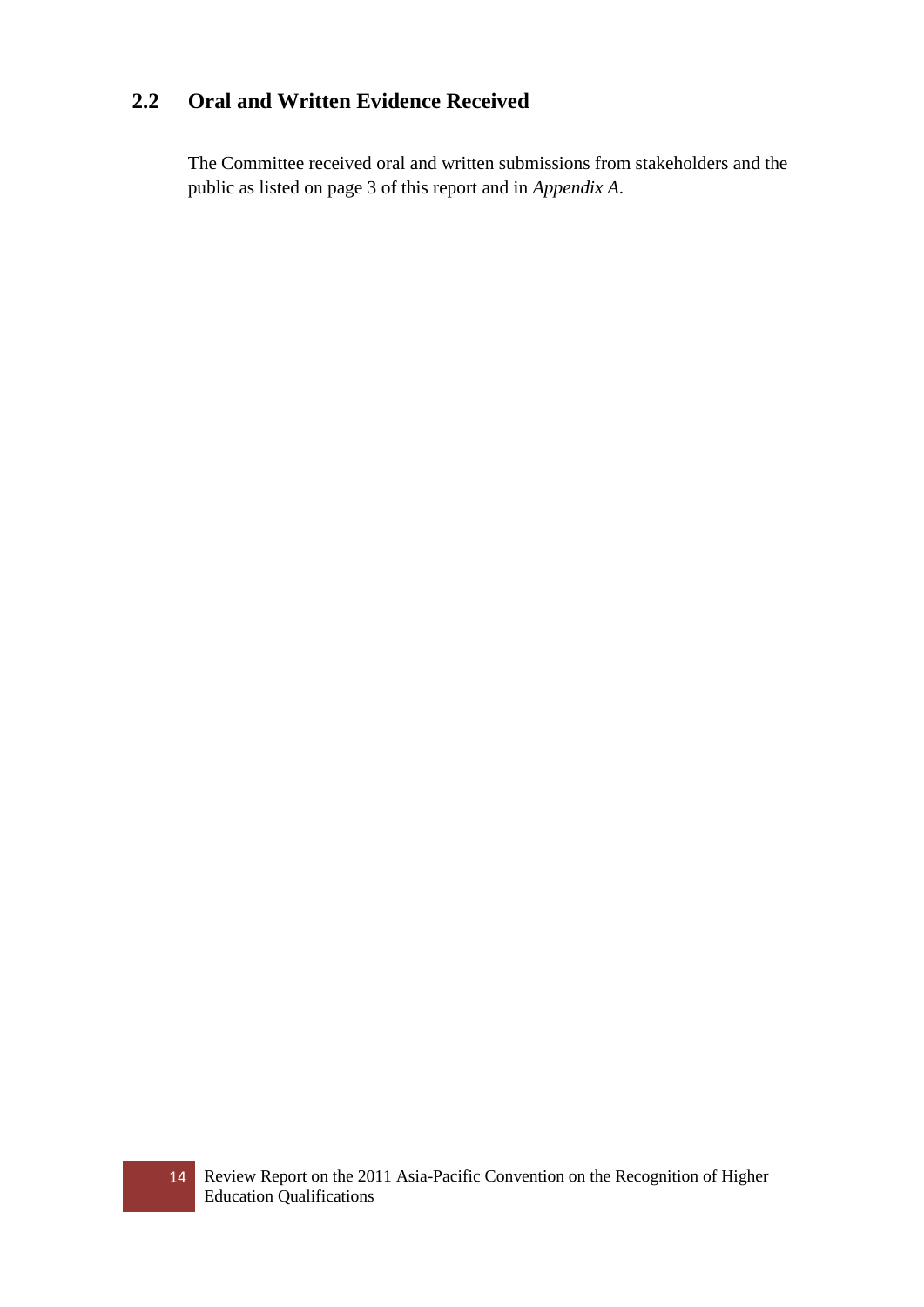### <span id="page-14-0"></span>**3.0 Gender Analysis**

The Convention is gender neutral and therefore benefits all genders.

### <span id="page-14-1"></span>**4.0 Conclusion**

The Standing Committee on Foreign Affairs and Defence has fulfilled its mandate approved by Parliament which was to report on the 2011 Asia-Pacific Convention on the Recognition of Higher Education Qualifications after consultations with the relevant stakeholders.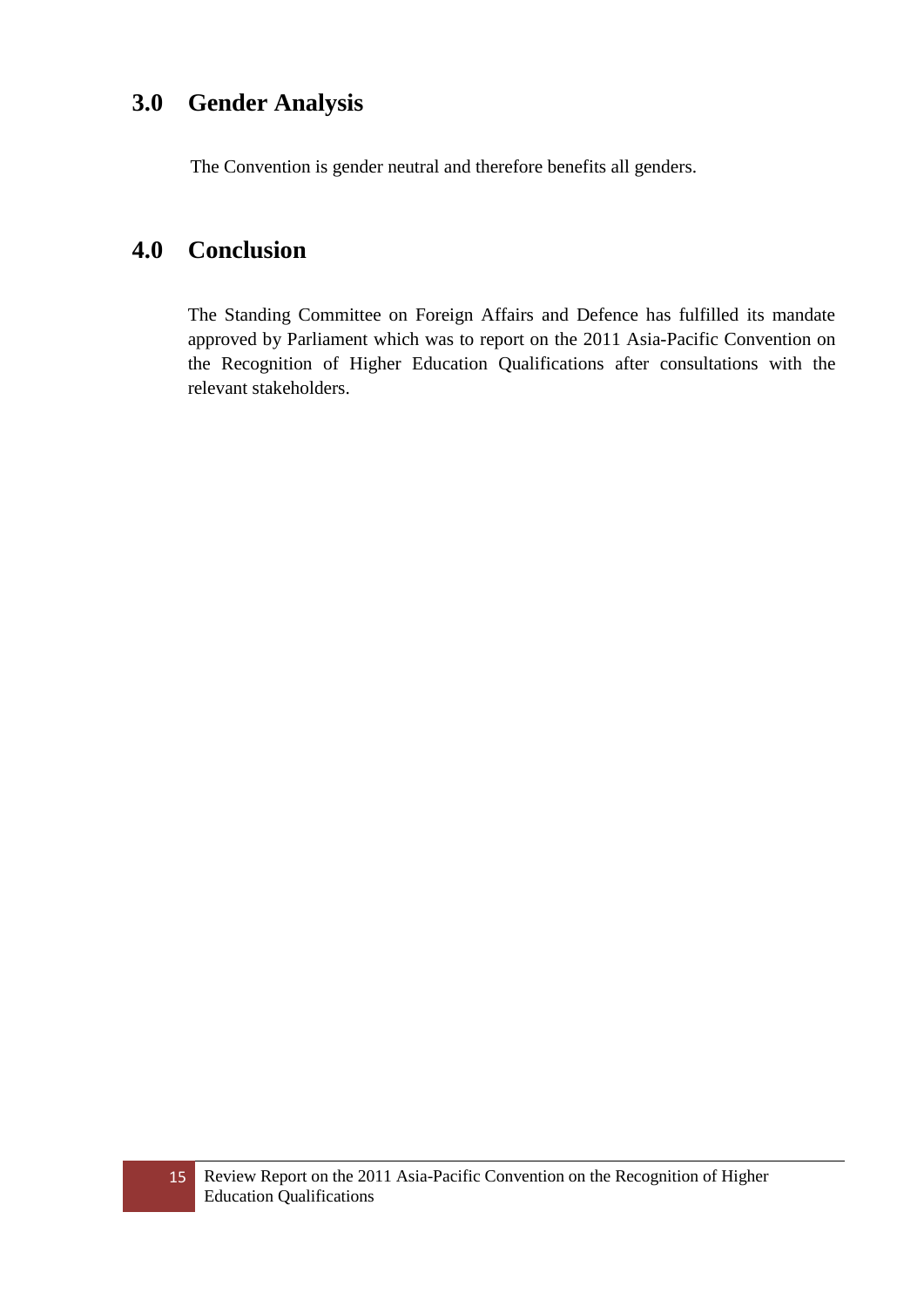### <span id="page-15-0"></span>**5.0 Members' Signature**

 $\mathcal{C}$ 

Hon. Alexander O'Connor Chairperson

**Hon. Dr. Salik Govind** Deputy Chairperson

Hon. Lenora Qereqeretabua **Alternate Member** 

ff

Hon. Selai Adimaitoga **Member** 

**Hon. Anare Jale Member**